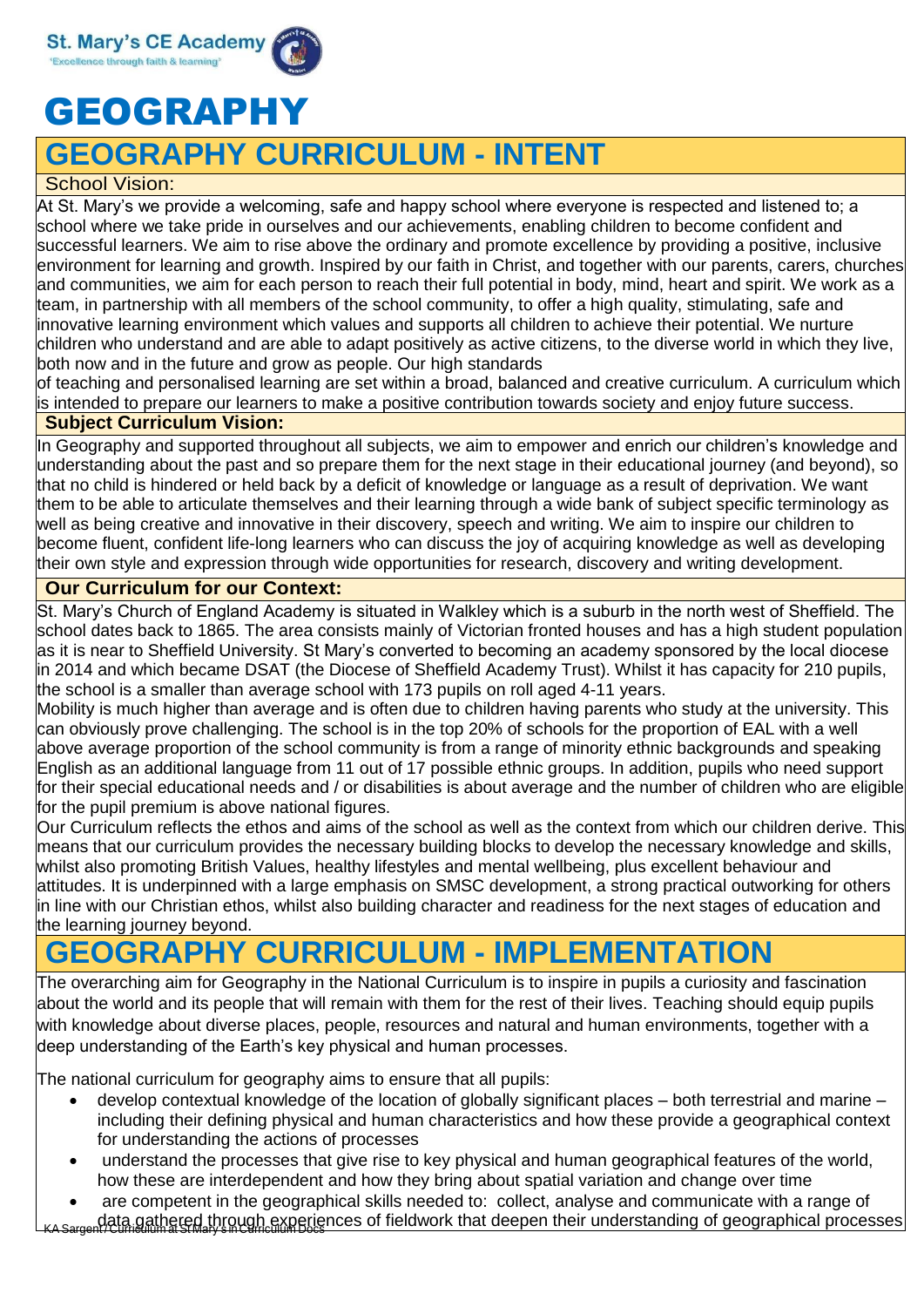- interpret a range of sources of geographical information, including maps, diagrams, globes, aerial photographs and Geographical Information Systems (GIS)
- communicate geographical information in a variety of ways, including through maps, numerical and quantitative skills and writing at length.

| <b>Learning Experience</b>                                                                                                                                                                                                                                                  | <b>Resources</b>                                                                                                                                                                                                                                                                                                                          | <b>Links with other Subject</b><br><b>Areas</b>                                                                                                                                                                     |  |
|-----------------------------------------------------------------------------------------------------------------------------------------------------------------------------------------------------------------------------------------------------------------------------|-------------------------------------------------------------------------------------------------------------------------------------------------------------------------------------------------------------------------------------------------------------------------------------------------------------------------------------------|---------------------------------------------------------------------------------------------------------------------------------------------------------------------------------------------------------------------|--|
| What is the breadth of<br>experience provided for our<br>children?                                                                                                                                                                                                          | What resources are used to<br>support the teaching and<br>learning of this subject?                                                                                                                                                                                                                                                       | What links are made between<br>this and other subject areas?                                                                                                                                                        |  |
| <b>Quality First teaching: variety</b><br>$\bullet$<br>of teaching styles, varied<br>stimulus,<br><b>Quality Resources: Books,</b><br>texts, online resources and<br>programmes<br>Visits/fieldwork<br>Visitors: authors<br>Experiences:<br>links to other curriculum areas | A wide variety of books<br>$\bullet$<br>(fiction, non-fiction, varied<br>authors, genres, schemes,<br>$etc.$ )<br>Topic related texts<br>$\bullet$<br>Online resources and<br>$\bullet$<br>programmes<br>Comprehension activities<br>$\bullet$<br>Self and peer assessment<br>$\bullet$<br>materials<br>Assessment materials<br>$\bullet$ | Links are made with other<br>$\bullet$<br>subject areas wherever<br>possible and Geography skills<br>are often taught via other<br>subject areas, most especially<br>through Reading and Writing<br>based outcomes. |  |

### Planning and Sequencing of Knowledge and Skills

How is the subject planned and sequenced in order that our children can progress through the Building Blocks for learning? This is shown in the whole school progression grid.

### See Appendices attached.

# **GEOGRAPHY CURRICULUM - IMPACT**

| <b>Assessment</b>             | <b>Monitoring and</b><br><b>Evaluation</b>                                                                                                                                                                                                                                    | <b>Long Term Memory</b>                                                                                                                                                                                                                                                                                                                 |
|-------------------------------|-------------------------------------------------------------------------------------------------------------------------------------------------------------------------------------------------------------------------------------------------------------------------------|-----------------------------------------------------------------------------------------------------------------------------------------------------------------------------------------------------------------------------------------------------------------------------------------------------------------------------------------|
| How is this subject assessed? | How do we know we have<br>been successful?                                                                                                                                                                                                                                    | How does this subject impact on<br>long term memory?                                                                                                                                                                                                                                                                                    |
| Teacher assessment<br>Marking | Lesson drop-ins<br>$\bullet$<br>'Walking the walls'<br>$\bullet$<br>Results / Data Analysis<br>$\bullet$<br>Work scrutiny<br>$\bullet$<br>Discussion with pupils and<br>$\bullet$<br>colleagues.<br><b>Timetables</b><br>$\bullet$<br>Learning journey passports<br>$\bullet$ | Revision and recapping<br>Success Criteria<br>Feedback/reflection from<br>marking<br>Repeated recall<br>Curriculum Mats/knowledge<br>organisers<br>Links and connections with<br>$\bullet$<br>other subject areas plus old<br>and new knowledge<br>Learning Journals<br>Quizzes<br>Discussion with pupils<br>Learning journey passports |